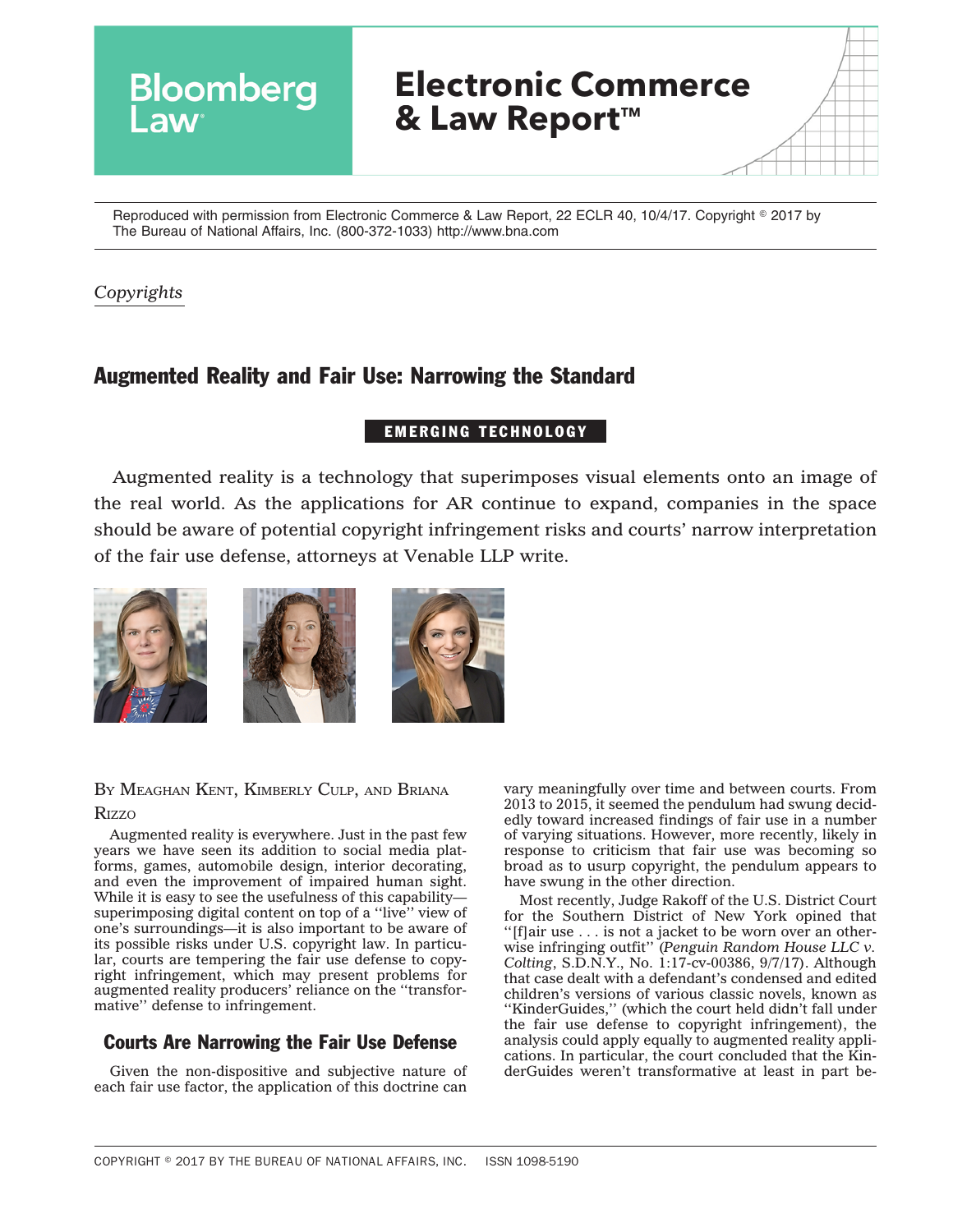cause they used the vast majority of the underlying work for a commercial purpose.

In another example, the U.S. Court of Appeals for the Second Circuit held that a defendant's use of Abbott and Costello's two-minute routine, ''Who's on First?'' in the play ''Hand to God'' didn't qualify as fair use. The court held that the play's use wasn't transformative because it didn't modify the work or use the work to express critique or analysis (*TCA Tel. Corp. v. McCollum*, 839 F.3d 168 (2d Cir. 2016)). The court rejected the defendant's argument that it was used, not for its comedic purpose, but for a very different purpose as a ''theatrical device that sets up the plot, but is of little or no significance in itself.'' The court held that the play used the ''heart'' of the work for a commercial purpose and that its use in the play could negatively impact the original work's licensing market.

This critical look at whether the use is commercial and whether there was adequate transformation is also found in *Disney Enters. v. VidAngel Inc.*, C.D. Cal., No. 16-4109,  $12/12/16$ . There, the court found that offering \$1 videos that could have filters applied to remove offensive content wasn't a fair use of the underlying works. The court rejected the defendant's claim that filtering content was transformative. The court also found that VidAngel's use was clearly commercial, that it used the vast majority of the works, and that likelihood of market harm ''may be presumed'' because the use was for commercial gain.

#### Implications for AR Applications

What does this mean, then, for companies creating augmented reality applications? While none of these cases dealt with augmented reality, AR applications that merely overlay existing copyright material for purposes of a commercial enterprise are likely to face a similar analysis.

First, the application must be more than a ''jacket.'' In other words, merely overlaying augmented reality onto copyrighted material is unlikely to be good enough to avoid infringement. Despite the novelty of the technology, augmented reality application developers should expect that courts will look critically at the application's use of the underlying copyrighted material, and are likely to question whether there is a transformation of the underlying material.

Second, courts are also likely to put a premium focus on the commercial nature of the augmented reality application and further, whether it is likely to negatively impact the market for the underlying copyrighted work, including the market for licensing the work.

Take, for example, an app that could morph or alter an advertisement, movie poster, or other creative work. Though this augmented reality app may use the underlying work for a different purpose or arguably transform the work by adding a funny image or text, for instance, a narrow view of transformative use coupled with courts' increased attention to commercial impact could tip the scale against fair use.

On the other hand, overlay of augmented reality on a copyrighted work for purpose of parody, commentary on that underlying work, or even other social or political commentary, will likely tip the scale towards fair use because it will be considered not only more transformative but also the type of use that is less likely to be licensed—and thus less likely to affect the licensing market.

The doctrine of fair use is by its nature subjective and case-specific, but copyright practitioners and businesses look for trends to aid in their analysis of the defense in clearance, due diligence, and litigation. As such, those in the augmented reality space should be mindful that the pendulum is swinging away from a permissive view of fair use and should take a close look at their existing product development approach and rights clearance protocol in light of their business risk tolerance.